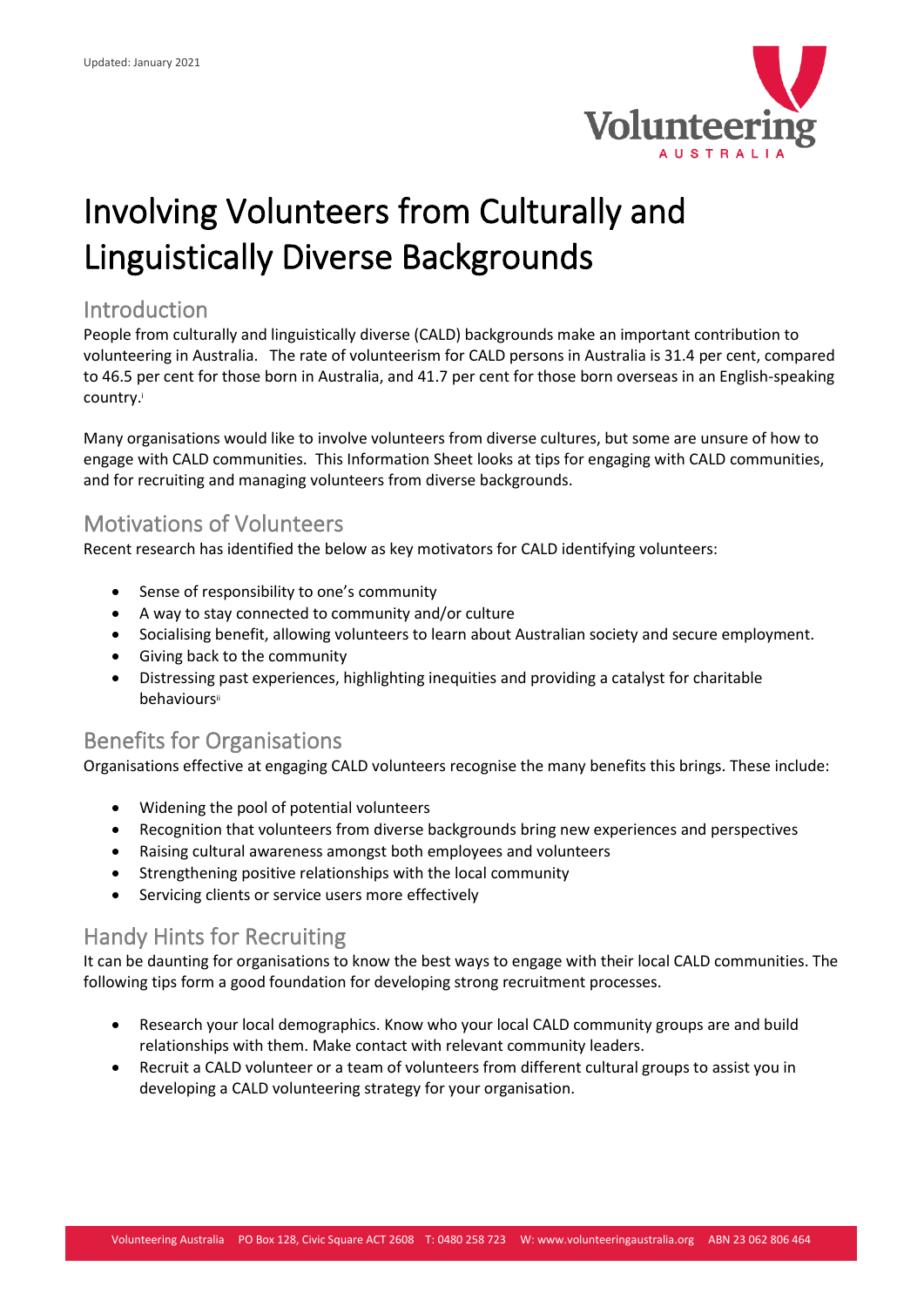

- The most effective way of distributing information into different ethnic-specific communities is faceto-face communication. Information presented in this format is often seen as being more trustworthy when a "person" rather than an "institution" delivers it. Work with your local CALD communities to provide information sessions on volunteering and engage CALD volunteers in this process. There is no better ambassador for volunteering than volunteers themselves.
- Advertise your local volunteer jobs and information on volunteering in local ethnic community newspapers – these are often widely read within the different community groups.
- You can also advertise your volunteer opportunities free of charge on Volunteering Australia's online volunteer matching service GoVolunteer – www.govolunteer.com.au
- Translate your promotional materials into the language(s) of local CALD communities.
- Streamline your recruitment processes. Make it easy for prospective volunteers to get involved. Cut down on the amount of paperwork required, or, include this as part of your interview process. Too many forms to fill out be a barrier to volunteering.
- Create networks with other mainstream community groups such as your local council, Volunteer Resource Centre, and Centrelink multicultural staff, to work together to support culturally diverse volunteers and communities.
- Be aware of your use of language the concept of volunteering can be interpreted and understood in many ways. Think of other ways you can describe (in plain language) what it means to be a volunteer. For example, use phrases such as "help your community". Ensure your promotional materials reflect this. Enlist the help of your local Migrant Resource Centre to gain their feedback from a non-English speaking point of view. Seek feedback from community leaders.
- Think about what your organisation can offer volunteers and make sure you advertise and promote this. What you might think is obvious may not be obvious to people unfamiliar with your organisation. Remember, volunteering is a three-way process that needs to support the organisation, the individual volunteer, and the community.

# Other Things to Consider

- Ensure your workplace culture is one that embraces and is inclusive of diversity, and that this is reflected in your organisational policies and procedures. You may need to translate some of these into plain language to ensure all information provided to your CALD volunteers is understood.
- Consider whether you need to provide cross-cultural awareness training to staff (both paid and volunteer).
- Don't assume that all cultures are the same.
- Well-established communities will differ from new and emerging communities in the issues they face, their level of English proficiency, and their experiences with the wider Australian community.
- Be flexible in your management and support of CALD volunteers. This may include the need to provide extra support to these volunteers such as establishing a mentor or buddy system.
- Offer training to your volunteers.
- Ensure that all volunteers are matched to a suitable volunteer role and are given a clear position description with agreed upon duties and levels of responsibility.

## Common Concerns

Organisations can sometimes feel that it's too hard to involve volunteers from diverse backgrounds. Some of the most common concerns and ways to overcome these barriers are outlined below.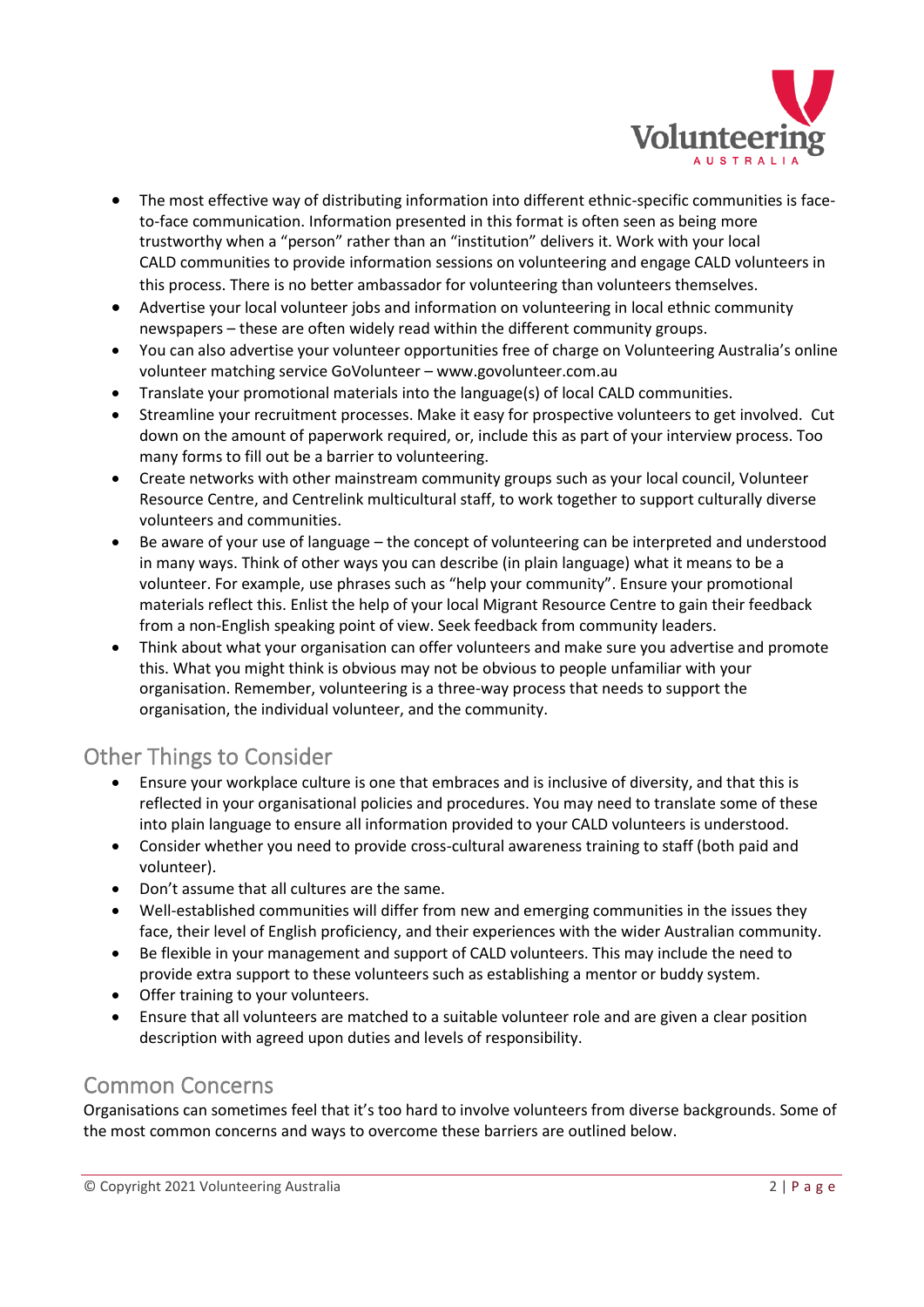

#### Involving volunteers from CALD backgrounds is too demanding on organisational resources

Remember that creating an environment that is inclusive of diversity and supported by organisational policies and procedures is a vital component of best practice in volunteer management. Do not forget to network – consult with your local community (both mainstream and ethnic-specific organisations as well as your local council) as you may find that many of them have already developed internal organisational policies and strategies to assist them in their support and management of CALD volunteers. These organisations may be willing to share these resources, and allow you to use them as a guide for your own policies and processes.

Look at the skills within your existing volunteer pool and consider setting up a volunteer buddy system to provide additional support to new volunteers.

The organisations listed below under Further Resources will assist you in how to best engage and work with CALD communities.

#### Language barriers are too difficult to overcome

Ensure volunteer orientation includes lots of face-to-face communication, and that you allow enough time to go through each aspect of your organisation such as internal policies and procedures. Have things provided in a written format as well, but remember that people have different levels of literacy.

Understand that some people from CALD backgrounds are hesitant to ask too many questions in case they are seen as being impolite. Try to confirm volunteers' understanding through seeking verbal acknowledgement. Another way of communicating with volunteers could be to incorporate the use of symbols and/or graphics into your orientation e.g. for work health and safety issues, a picture showing the correct way of how to lift can be used rather than a written explanation.

Remember to use simple English avoiding the use of jargon and acronyms, and that the most important framework on which to base all communication is one of mutual respect.

#### Remember

Organisations that effectively involve volunteers from culturally and linguistically diverse (CALD) communities are often successful because:

- they get to know CALD communities within their local area
- they recruit volunteers from these communities
- they recognise and respect difference and educate themselves about different cultures
- they have policies that are inclusive of diversity.

#### Further Resources and Services

The below organisations can assist you in developing strategies for linking into and building relationships with your local CALD community groups.

• Migrant Resource Centres and other Migrant Settlement Services work closely with newly arrived migrants to Australia. They are a good place to contact to find out who the relevant diverse community groups are for you to make contact with.